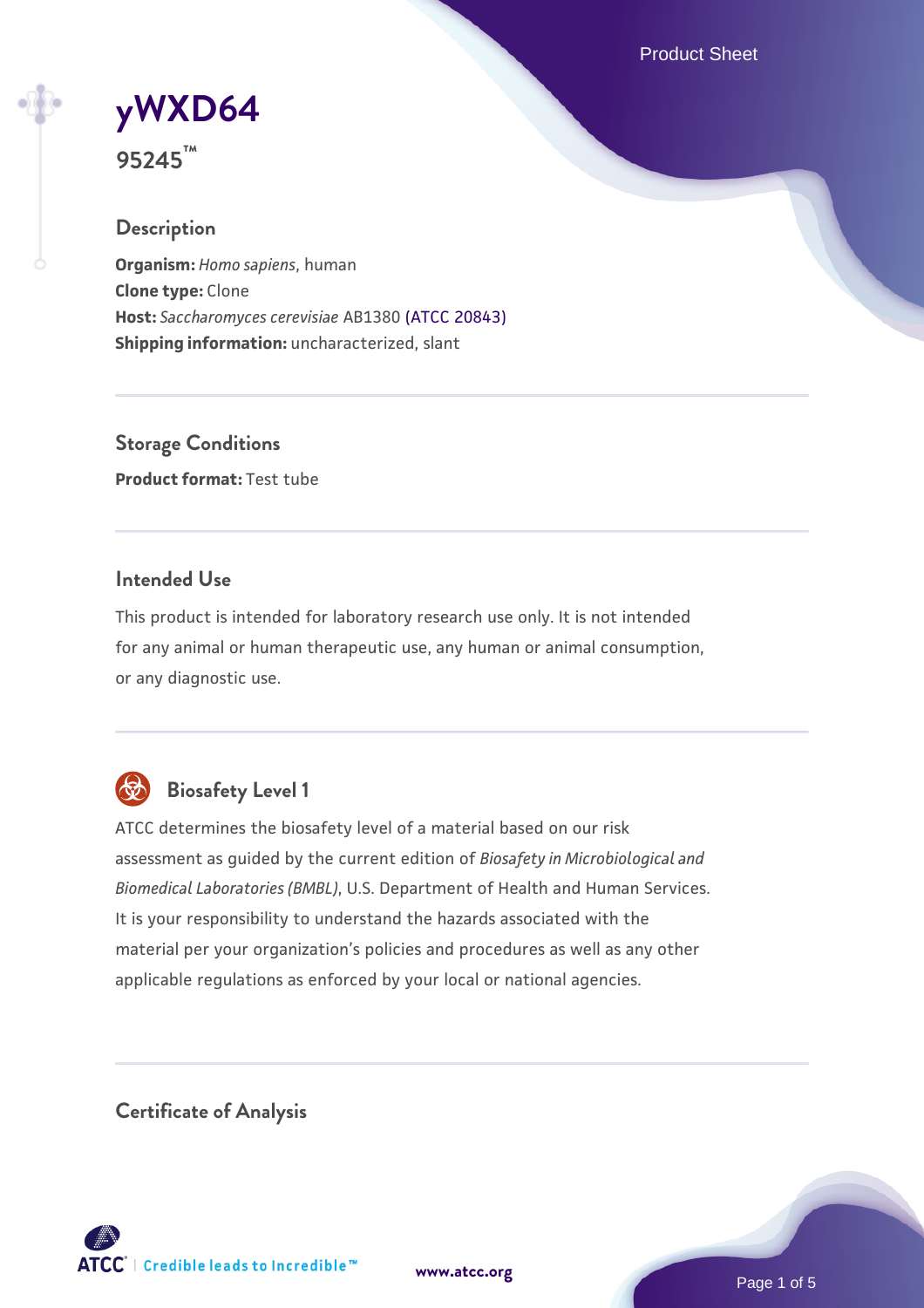

For batch-specific test results, refer to the applicable certificate of analysis that can be found at www.atcc.org.

#### **Insert Information**

**Type of DNA:** genomic **Genome:** Homo sapiens **Chromosome:** X X q24-q28 **Gene name:** DNA Segment, single copy **Gene product:** DNA Segment, single copy [DXS2190] **Gene symbol:** DXS2190 **Contains complete coding sequence:** Unknown **Insert end:** EcoRI

#### **Vector Information**

**Construct size (kb):** 110.0 **Intact vector size:** 11.454 **Vector name:** pYAC4 **Type of vector:** YAC **Host range:** *Saccharomyces cerevisiae*; *Escherichia coli* **Vector information:** other: telomere, 3548-4235 other: telomere, 6012-6699 Cross references: DNA Seq. Acc.: U01086 **Cloning sites:** EcoRI **Markers:** SUP4; HIS3; ampR; URA3; TRP1 **Replicon:** pMB1, 7186-7186; ARS1, 9632-10376

# **Growth Conditions**

**Medium:** 





Page 2 of 5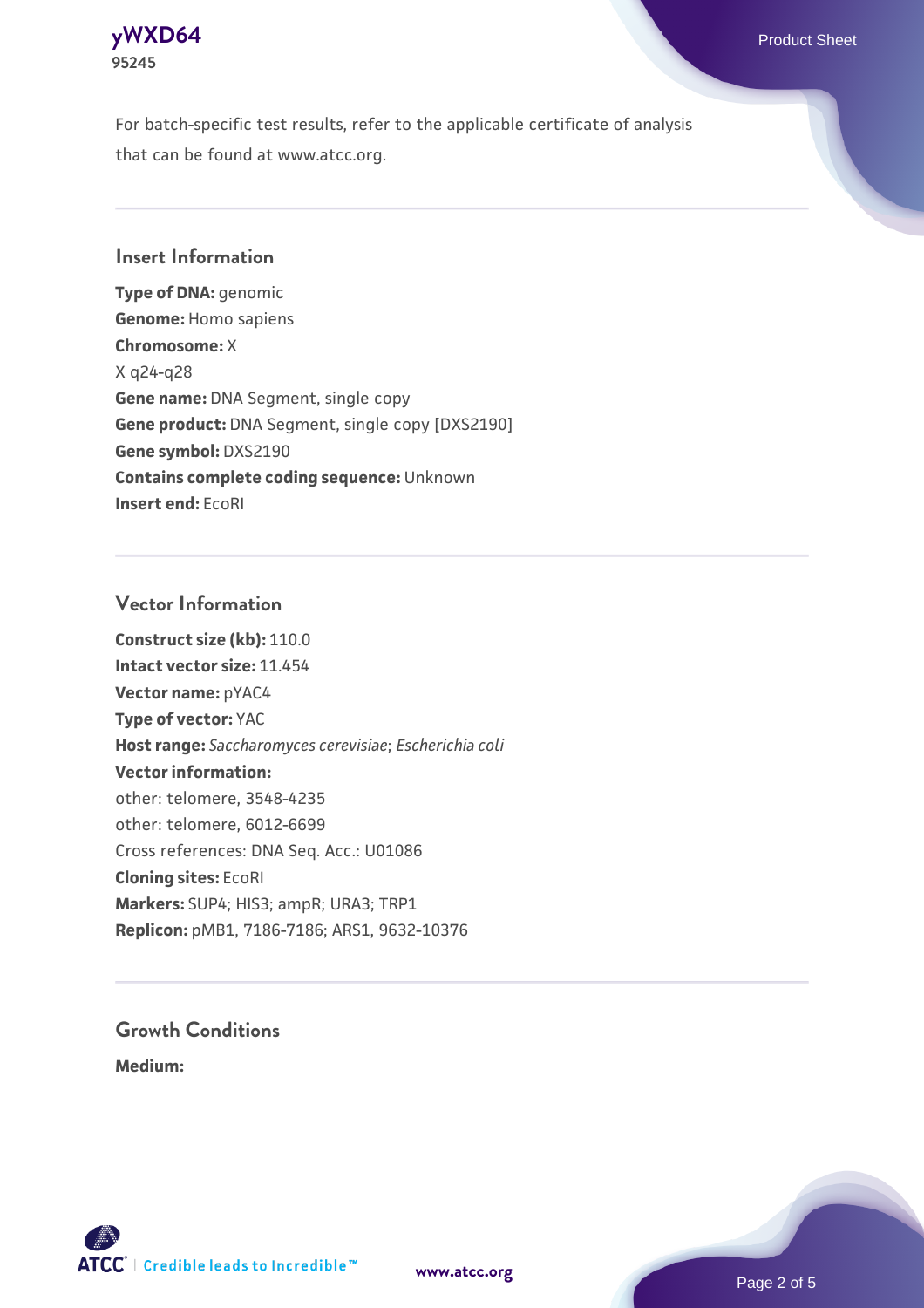**[yWXD64](https://www.atcc.org/products/95245)** Product Sheet **95245**

[ATCC Medium 1245: YEPD](https://www.atcc.org/-/media/product-assets/documents/microbial-media-formulations/1/2/4/5/atcc-medium-1245.pdf?rev=705ca55d1b6f490a808a965d5c072196) **Temperature:** 30°C

#### **Notes**

More information may be available from ATCC (http://www.atcc.org or 703- 365-2620).

### **Material Citation**

If use of this material results in a scientific publication, please cite the material in the following manner: yWXD64 (ATCC 95245)

### **References**

References and other information relating to this material are available at www.atcc.org.

#### **Warranty**

The product is provided 'AS IS' and the viability of ATCC® products is warranted for 30 days from the date of shipment, provided that the customer has stored and handled the product according to the information included on the product information sheet, website, and Certificate of Analysis. For living cultures, ATCC lists the media formulation and reagents that have been found to be effective for the product. While other unspecified media and reagents may also produce satisfactory results, a change in the ATCC and/or depositor-recommended protocols may affect the recovery, growth, and/or function of the product. If an alternative medium formulation or reagent is used, the ATCC warranty for viability is no longer



**[www.atcc.org](http://www.atcc.org)**

Page 3 of 5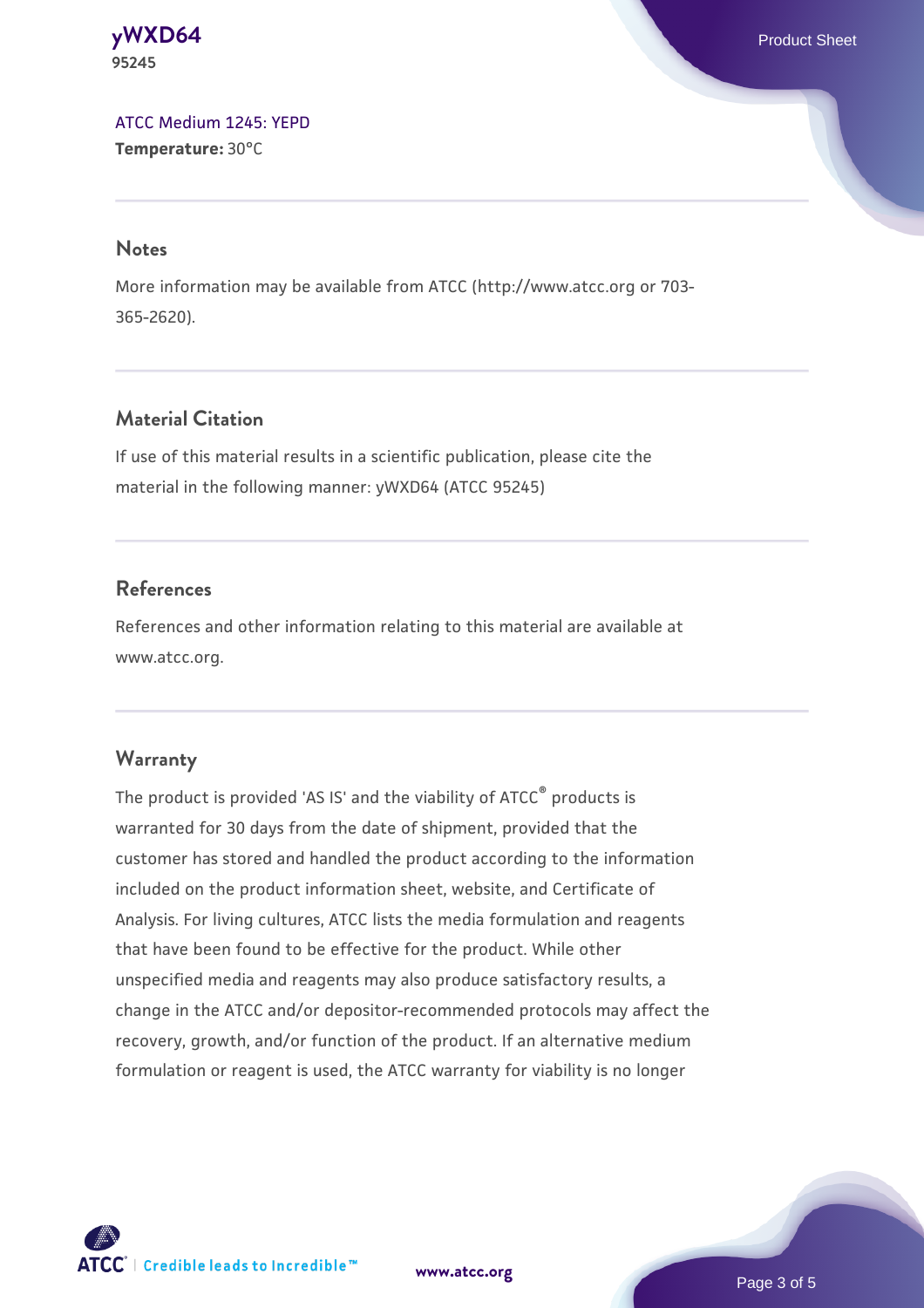**[yWXD64](https://www.atcc.org/products/95245)** Product Sheet **95245**

valid. Except as expressly set forth herein, no other warranties of any kind are provided, express or implied, including, but not limited to, any implied warranties of merchantability, fitness for a particular purpose, manufacture according to cGMP standards, typicality, safety, accuracy, and/or noninfringement.

#### **Disclaimers**

This product is intended for laboratory research use only. It is not intended for any animal or human therapeutic use, any human or animal consumption, or any diagnostic use. Any proposed commercial use is prohibited without a license from ATCC.

While ATCC uses reasonable efforts to include accurate and up-to-date information on this product sheet, ATCC makes no warranties or representations as to its accuracy. Citations from scientific literature and patents are provided for informational purposes only. ATCC does not warrant that such information has been confirmed to be accurate or complete and the customer bears the sole responsibility of confirming the accuracy and completeness of any such information.

This product is sent on the condition that the customer is responsible for and assumes all risk and responsibility in connection with the receipt, handling, storage, disposal, and use of the ATCC product including without limitation taking all appropriate safety and handling precautions to minimize health or environmental risk. As a condition of receiving the material, the customer agrees that any activity undertaken with the ATCC product and any progeny or modifications will be conducted in compliance with all applicable laws, regulations, and guidelines. This product is provided 'AS IS' with no representations or warranties whatsoever except as expressly set forth herein and in no event shall ATCC, its parents, subsidiaries, directors, officers, agents, employees, assigns, successors, and affiliates be liable for indirect, special, incidental, or consequential damages of any kind in connection with or arising out of the customer's use of the product. While reasonable effort is made to ensure authenticity and reliability of materials on deposit, ATCC is not liable for damages arising from the misidentification or



**[www.atcc.org](http://www.atcc.org)**

Page 4 of 5